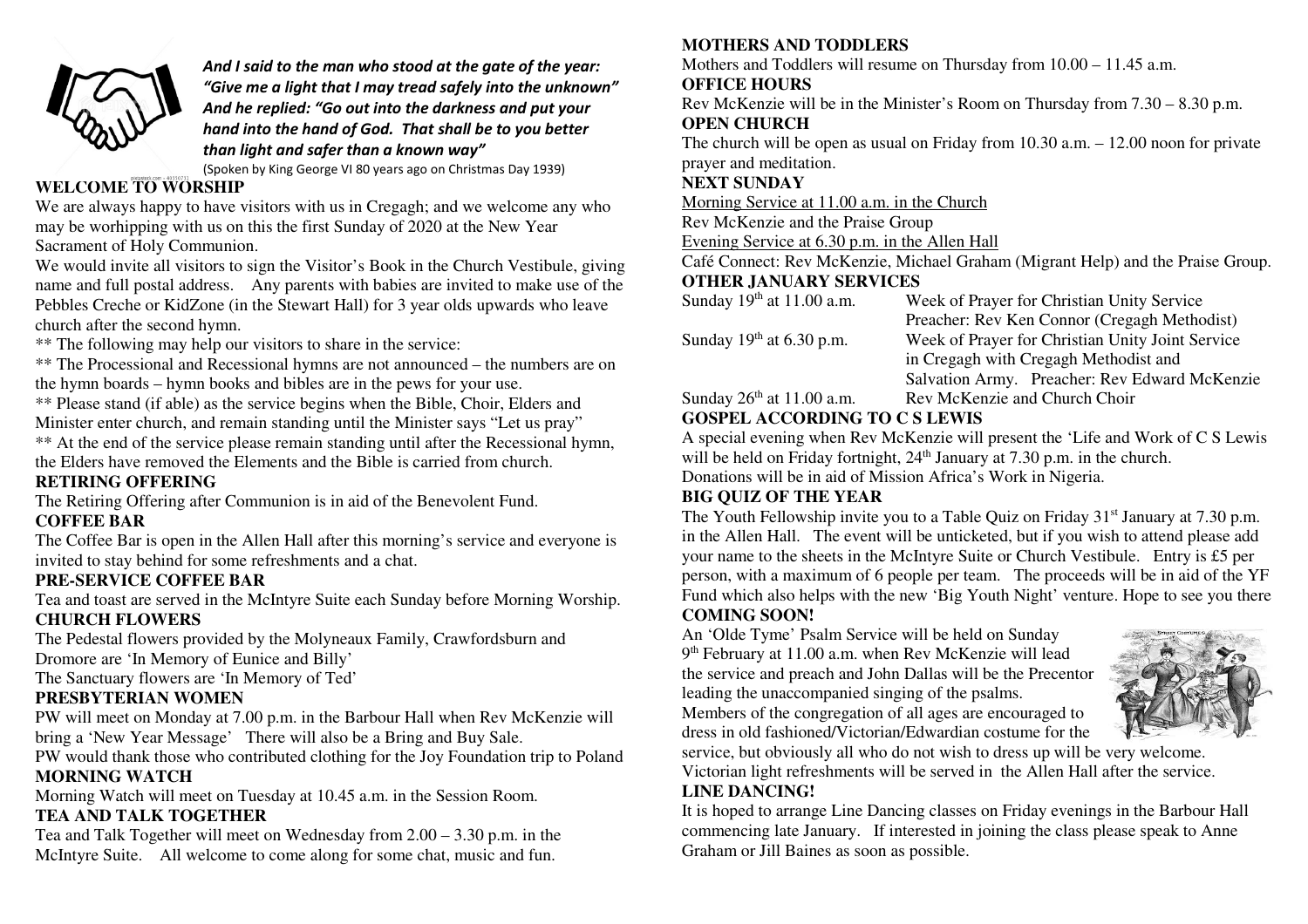#### **CALLING ALL ORGANISATIONS**

Organisational leaders/secretaries/treasurers are asked to submit their activity reports for 2019, numbers on rolls, contact details (names of leaders, office bearers, telephone numbers and email addresses) to David Gillespie, and financial reports for 2019 to Dawn Johnston not later than next Sunday.

# **THANK YOU**

 Many thanks to those who contributed food and toiletries for Flourish and Migrant Help before Christmas. It was very much appreciated by those receiving them.

#### **CHRISTMAS TREE FESTIVAL PHOTOS**

 It is hoped to compile an album following the very successful Christmas Tree Festival; and if any one has any good photographs of the event please pass them on to Maureen Mulligan as soon as possible so that we may have a permanent record of the festival.

#### **MALAWI**

"Four members of the Stewart family will travel to Malawi  $12<sup>th</sup> - 23<sup>rd</sup>$  February and would appreciate your help to fill a suitcase or two to take gifts to our wee friends at Chifundo3. School stationery is most welcome, pens, pencils, notebooks, dictionaries and geometry sets are very useful. They are difficult to obtain in Malawi and cost a lot while the quality is very poor. Here they can be bought in the Pound Shop are are much appreciated by the young people and students we support. Ole Smart Phones or tablets are very welcome too. If Santa bought you a new one, don't let the old one gather dust when it can be used. Of course school fees for the new term are aslo due and £30 will clothe and feed a young person and pay their fees until Easter." (Sheena Stewart)

# **JANUARY DUTY ROTAS**

 KIRK SESSION – Maureen Mulligan, David Gillespie, Anne Gamble, Gordon Dunlop, Barbara Dunlop and Robert Oliver (Team Leader)

 CONGREGATIONAL COMMITTEE – Angela Watson, Wilma McLuskey, Laura Watson, Jim McCurry, Karen Collins, Dawn Johnston, Pauline Gibson (Deputy Leader) and Karen McCurry (Leader)

CRECHE –  $(5<sup>th</sup>)$  Josephine Darragh and Jenny Mooney  $(12<sup>th</sup>)$  Joanne Hewitt and Jill Baines  $(19<sup>th</sup>)$  Gail and Alan McNair and Helen Molloy  $(26<sup>th</sup>)$  Janette and Gareth Brown.

WELCOME AREA DOOR DUTY  $-(8<sup>th</sup>)$  Darren Simons  $(9<sup>th</sup>)$  Carol and Leslie Ferguson  $(15<sup>th</sup>)$  Jackie McKirgan  $(16<sup>th</sup>)$  Thomas Clarke  $(22<sup>nd</sup>)$  Lisa Fincham  $(23<sup>rd</sup>)$ Robert McNair and

James McCormick (29<sup>th</sup>) Joan and Malcolm Taylor (30<sup>th</sup>) Sheila Beattie.

AFTER SERVICE COFFEE BAR - (5<sup>th</sup>) Squirrels/Beavers/Rainbows-Laura Watson.

- (12th) Congregational Committee/Ruth Hill (19th) Creche/Cathy McCormick
- (26th) Kirk Session/Michael Graham

### FLOWER DELIVERY

(5<sup>th</sup>) Maggi Hamilton and Barbara Dunlop (12<sup>th</sup>) Beth McNair and Jim McConnell  $(19<sup>th</sup>)$  Dorothy Elliot and Dorothy Platt  $(26<sup>th</sup>)$  Lily Taylor and Sheena Stewart BIBLE ROTA

(5<sup>th</sup>) Dennison Mahood (19<sup>th</sup>) Robert Oliver (26<sup>th</sup>) Maureen Mulligan BIBLE READING ROTA

 $(19<sup>th</sup>)$  Sheila Beattie  $(26<sup>th</sup>)$  Maureen Mulligan



# **Weekly News Sheet Sheet Epiphany Sunday 5<sup>\*</sup> January 2020 New Year Sacrament of the Lord's Supper Sacrament of the Supper Supper**



 *"Arise, shine for thy light has come, and the glory of the Lord is risen upon thee….and the Gentiles shall come to thy light, and the kings to the brightness of they rising…they shall bring gold and incense; and they shall shew forth the praises of the Lord"* Isaiah 60: 1:3:6



 MORNING SERVICE at 11.00 a.m. Rev Edward McKenzie and the Church Choir Sermon: "Women, behold your son, Son behold your mother' Scripture Readings:Psalm 86 and Acts 21: 17-26

#### EVENING PRAYER AND BIBLE STUDY at 6.30 p.m. Rev McKenzie – Study of Philippians

**Cregagh Presbyterian Church 102-104 Cregagh Road Belfast BT6 0ER Tel: 028 9045 5160 Website: cregaghpresbyterian.org** 

**Minister: Rev Edward J B McKenzie Tel: 07809 674068 Email: emckenzie@presbyterianireland.org**